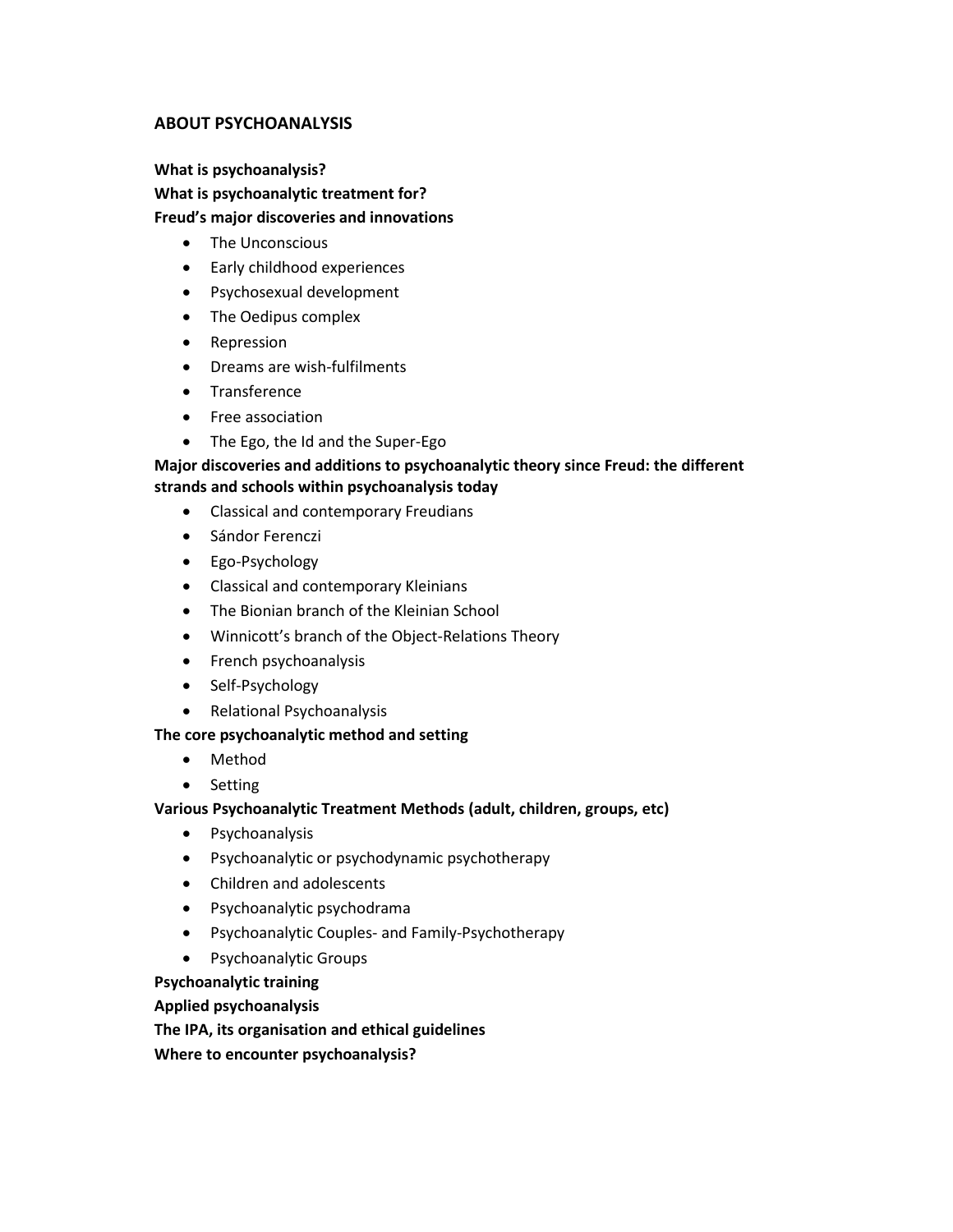# **What is psychoanalysis?**

Psychoanalysis is both a theory of the human mind and a therapeutic practice. It was founded by Sigmund Freud between 1885 and 1939 and continues to be developed by psychoanalysts all over the world. Psychoanalysis has four major areas of application:

- 1) as a theory of how the mind works
- 2) as a treatment method for psychic problems
- 3) as a method of research, and
- 4) as a way of viewing cultural and social phenomena like literature, art, movies, performances, politics and groups.

# **What is psychoanalytic treatment for?**

Psychoanalysis and psychoanalytic psychotherapy are for those who feel caught in recurrent psychic problems that impede their potential to experience happiness with their partners, families, and friends as well as success and fulfilment in their work and the normal tasks of everyday life. Anxieties, inhibitions and depressions frequently are the signs of inner conflicts. These lead to difficulties in relationships and, when untreated, can have a considerable impact on personal and professional choices. The roots of these problems often go deeper than normal awareness can reach, which is why they prove to be irresolvable without psychotherapy.

It is with the help of an expert analyst that the patient can gain new insight into the unconscious parts of these disturbances. Talking with a psychoanalyst in a safe atmosphere will lead a patient to become increasingly aware of parts of their previously unknown inner world (thoughts and feelings, memories and dreams), thus giving relief from psychic pain, promoting personality development, and providing a self-awareness that will strengthen the patient's confidence to pursue their goals in life. These positive effects of psychoanalysis will last and lead to further growth long after the analysis has been terminated.

## **Freud's major discoveries and innovations**

Freud, working with hysteric patients, came to understand that the symptoms from which they suffered embodied a meaning that was simultaneously hidden and revealed. Over time he learned that all neurotic symptoms were messengers carrying repressed – hence unconscious – psychic content. This led him to develop his "talking cure", which revolutionized the interaction between patient and therapist. Freud saw his patients on six days of the week, listening and responding to what they were telling him, while they were lying on a couch. Invited to speak whatever crossed their minds, his patients provided Freud with associations leading back to repressed childhood experiences, wishes and fantasies that had resulted in unconscious conflicts; once brought into consciousness these conflicts could be analyzed, and the symptoms then dissolved. This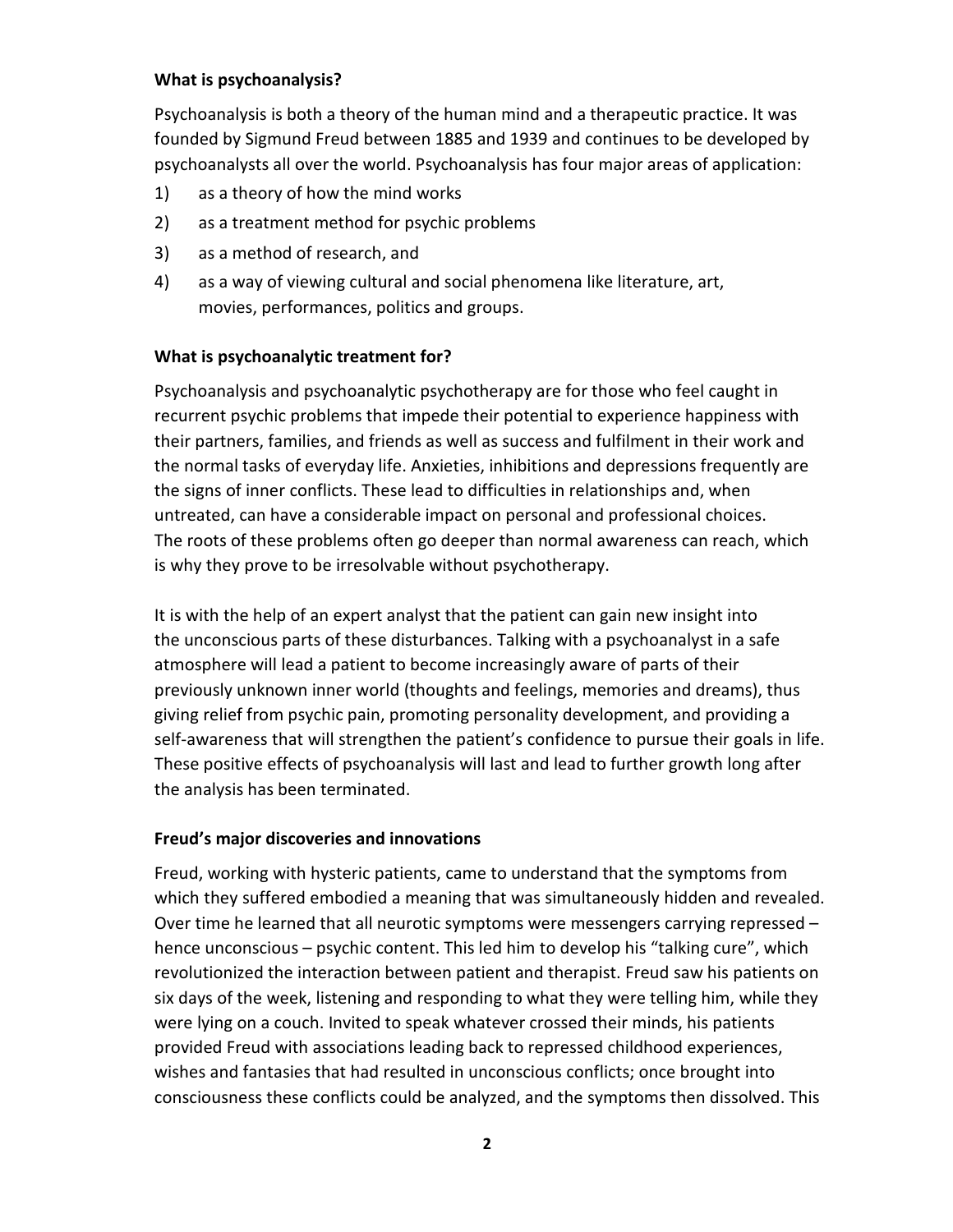procedure became not only a potent method of treatment but also an efficient tool for studying the human psyche, leading to the development of an evermore sophisticated psychoanalytic theory of how the mind works and, in recent years, to joint and comparative studies in the new field of neuro-psychoanalysis.

Freud's early discoveries led him to some groundbreaking *new concepts*:

• **The Unconscious**: psychic life goes beyond what we are *conscious* of, also beyond what is *preconscious* in the sense of what we could become aware of once we tried to think of it. A major part of our mind is *unconscious*, and this part is only accessible with psychoanalysis.

• **Early childhood experiences** are an amalgam of fantasy and reality; they are characterized by passionate wishes, untamed impulses, and infantile anxieties. For example, hunger stirs a wish to swallow up everything, yet also the fear of being swallowed up by everybody else; the wish to be in control and independent is linked to fears of being manipulated or abandoned; to separate from an important care-taker could lead to remaining exposed, helpless and alone; to love one parent might risk to lose the love of the other. Thus early wishes and fears result in conflicts which, where they cannot be resolved, are repressed and become unconscious.

• **Psychosexual development**: Freud recognized that the progressive maturation of bodily functions centred on the erotogenic zones (mouth, anus, genitals) comes along with pleasures and fears experienced in the relationship with the care-taking objects, and these structure the development of the child's mind.

• **The Oedipus complex** is the core complex of all neuroses. A child of age four to six becomes aware of the sexual nature of the parents' relationship, from which they are excluded. Feelings of jealousy and rivalry arise and have to be sorted out, together with the questions of who is male and who female, who can love and marry whom, how are babies made and born, and what can the child compared to the adult do or not do. The resolution of these challenging questions will shape the character of the adult mind and the super-ego (see below in *The Ego, the Id and the Super-Ego*).

• **Repression** is the force that keeps unconscious dangerous fantasies related to unresolved portions of childhood conflicts.

• **Dreams are wish-fulfilments**. Most often they express the fulfilment of infantile sexual wishes or fantasies. Since they appear in disguise (as absurd, strange or incoherent scenes) they require analysis to reveal their unconscious meaning. Freud called the interpretation of dreams the royal road to the unconscious.

• **Transference** is the ubiquitous tendency of the human mind to view and identify new situations within the templates of earlier experiences. In psychoanalysis transference occurs when a patient views the analyst like a parental figure, with whom they can re-experience the major infantile conflicts or traumas as if within the original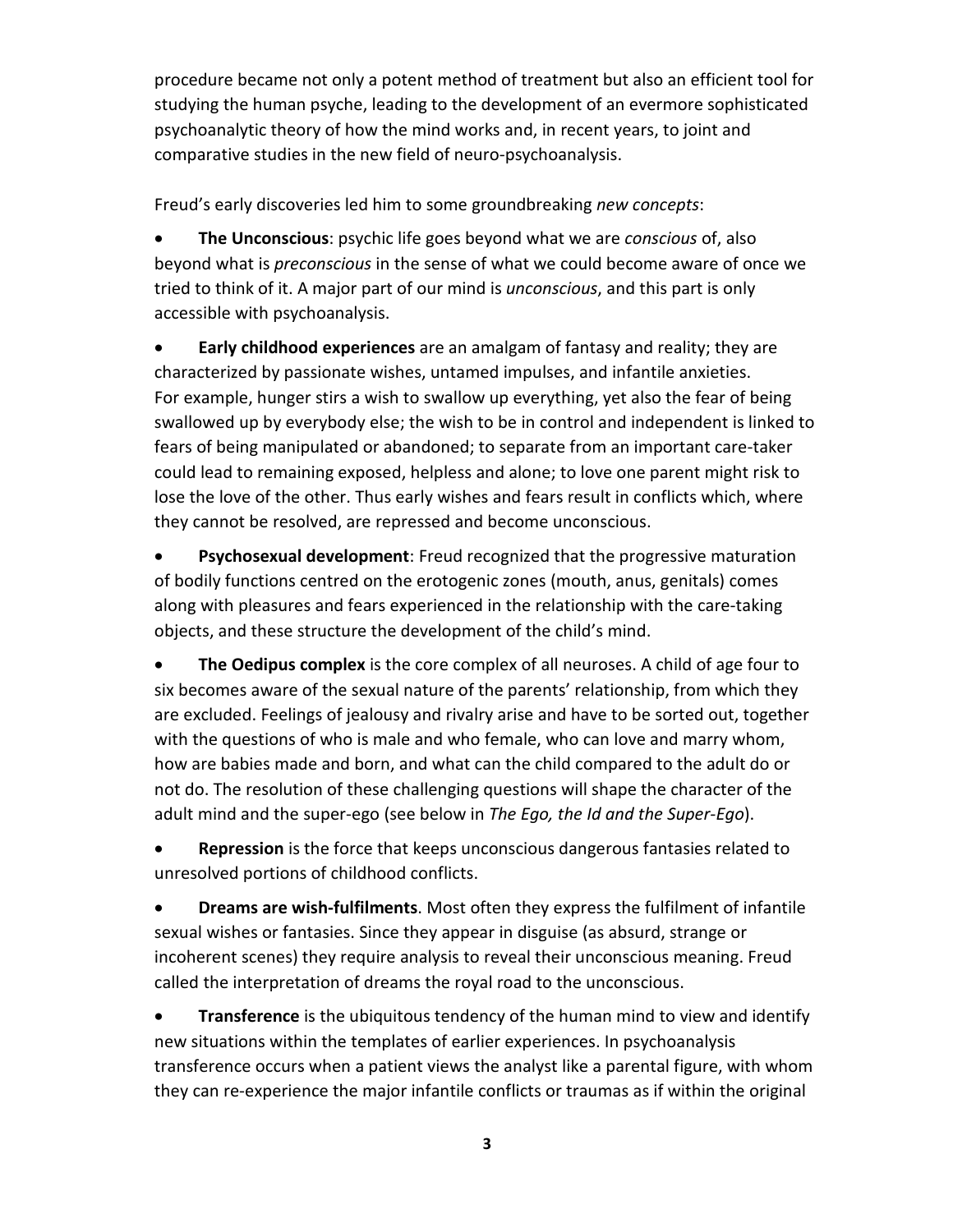child-parent relationship.

• **Free association** describes the emergence of thoughts, feelings and fantasies when they are uninhibited by restrictions through fear, guilt, and shame (see below in *The Core Psychoanalytic Method and Setting*).

- **The Ego, the Id and the Super-Ego**:
	- The *Ego* is the major seat of consciousness, the mind's agent that exercises the repressions, and integrates and consolidates various impulses and tendencies before they are translated into action.
	- The *Id* is the unconscious part of the mind, the site of the repressed and the unknowable memory-traces of early life.
	- The *Super-Ego* is the mind's guide and conscience, a retainer for prohibitions to keep to, and ideals to strive for.

# **Major discoveries and additions to psychoanalytic theory since Freud: the different strands and schools within psychoanalysis today**

• **Classical and contemporary Freudians**. Sigmund Freud (1856-1939) created a model of the mind with a few basic theoretical assumptions: Psychic life is activated by the energy of *two primal drives* (in his first drive-theory the *sexual* and the *self-preservation drives*; in his second drive theory *life*- and *death-drive,* or *sexuality* and *aggression*). These drives represent the body's demands on the mind and make themselves known by eliciting *wishes* and *needs* that seek for the *specific object* to find *satisfaction*. The memory traces of these interactions (including the representations of important objects and relationships) structure the whole mind, building increasingly complex formations, which are eventually divided in three major sections. In his first topographic model Freud called the systems *Unconscious, Preconscious* and *Conscious*; in his second structural model he spoke of the *Ego, Id* and *Super-Ego*. The structures of the mind regulate the drives' energies according to the (homeostatic) *pleasure principle*. *Metapsychology* is the theory of the mind that expresses psychic functions with regard to their *dynamic (drives)*, *economic (energies)* and *topic (structural)* aspects.

• **Sándor Ferenczi** (1873-1933) and the Budapest school of psychoanalysis stressed the importance of considering and recognizing real childhood traumatization, the specifics of the early mother-child relationship, and the impact of a "confusion of tongues" (a confusion between the child's tender attachment and adult's sexual needs), which severely impact the psychic development and later psychopathology. Ferenczi focused on the mutual, inter-subjective processes between patient and analyst, and on the exquisite role of the analyst's honesty and internal work (self-analysis) in the analytic encounter. More recently his work has been reappraised and became a new focus in French psychoanalysis as well as in the Relational School *(see French Psychoanalysis and "Relational Psychoanalysis", below)*.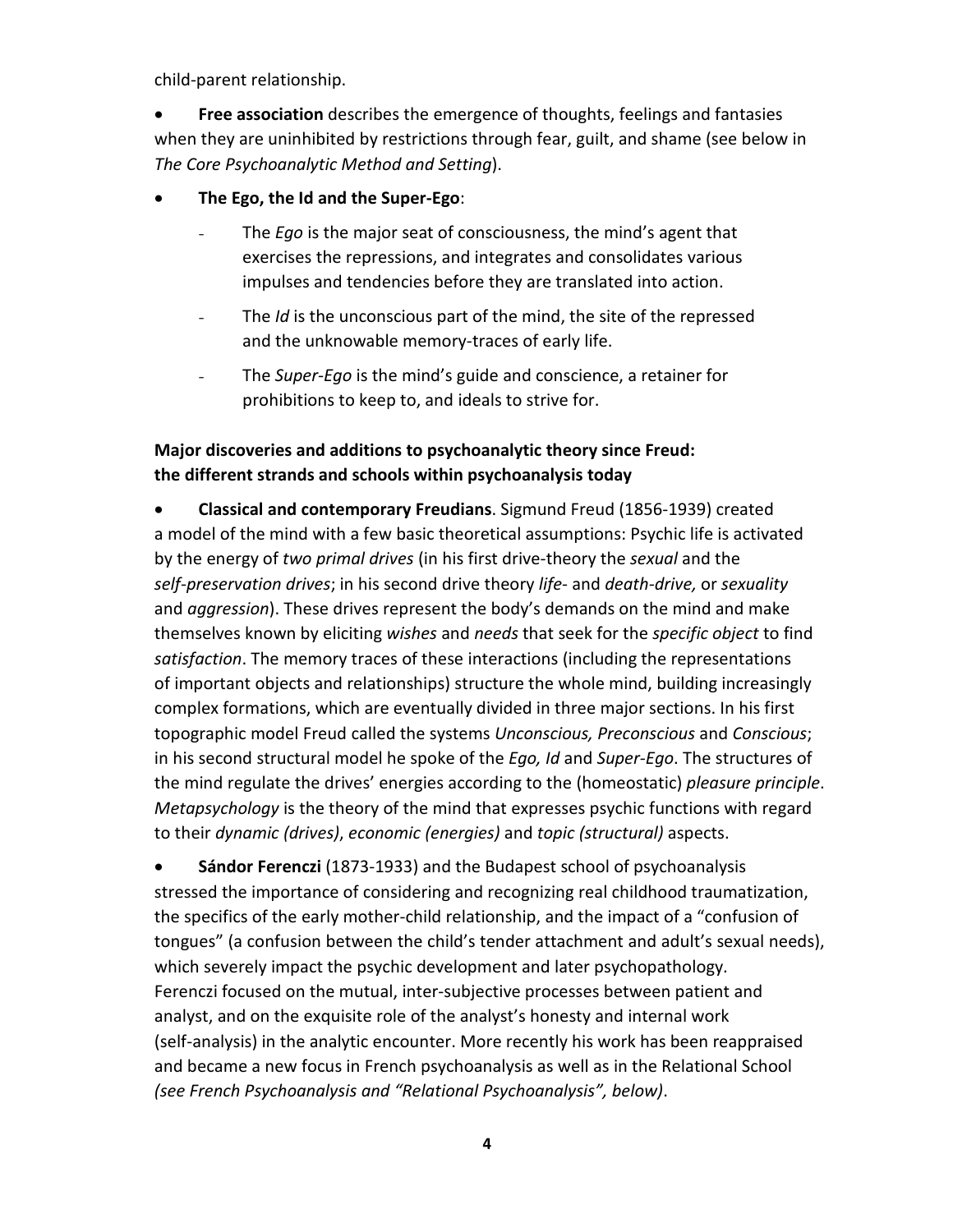• **Ego-Psychology**. Anna Freud (1895-1982), Heinz Hartmann (1884-1970) and others focused their attention on the working of the *conscious and unconscious ego*, its particular role in *unconscious defences* and their inhibitory effect on psychic processes. Hartmann postulated a *conflict-free area of the ego* that performs major tasks like awareness, motor control, logical thinking, speech, sensory perception and reality testing – all of them vital functions, which secondarily can be drawn into neurotic conflict. By systematically analyzing the patient's defences, psychoanalysis aims at *strengthening the ego* in order to increase impulse control, conflict resolution and the capacity to tolerate frustration and painful affect. Hartmann added to the four Freudian metapsychological points of view *the genetic* and *the adaptational aspect*.

• **Classical and contemporary Kleinians**. Melanie Klein (1882-1960) conceptualized early infancy as starting out with primitive impulses that are experienced within object-relations. The inward-directed *death-drive* (see above) is experienced as an attacking force, eliciting *persecutory anxieties* and the *fear of annihilation*, which is located (projected) outside the self and leads to destructive impulses towards the frustrating object (*bad breast*) followed by the *fear of retaliation*. By contrast, the satisfying object (*good breast*) is idealized and protectively *split off* from the bad object. This first phase is called the *paranoid-schizoid position*, *"PS"*, characterized by *splitting, denial, omnipotence* and *idealization* as well as *projection*  and *introjection*. The ego's growing capacity for integration will lead to *depressive anxieties* that the destructive impulses have damaged the good object/breast and elicit the wish for *reparation*. This second phase is termed *depressive position*, *"D"*. Contemporary Kleinians recognized that these phases are not limited to infancy but form a continuous dynamic within the mind, the *alteration PS*⇔*D*.

• **The Bionian branch of the Kleinian School**. Winfried Bion (1897-1979), related to and departed from Freud and Klein and developed a new language for his *theory of thinking*. He introduced the idea that the infant's mind first experiences an onslaught of raw sensory impressions and emotions, called *beta-elements* that don't carry meaning and need to be evacuated. It is essential that the care-taking object (*container*) accepts these beta-elements (*content*), metabolizes and transforms them into *alpha-elements*, and feeds them back to the infant as such. The infant's mind introjects them together with the transforming alpha function, thus building its own *alpha-function,* an apparatus capable of symbolizing, memorizing, dreaming and thinking thoughts; it also develops the concepts of time and space and allows for discrimination between the conscious and the unconscious. Psychic disturbances relate to disturbances in these basic functions of this apparatus for thinking.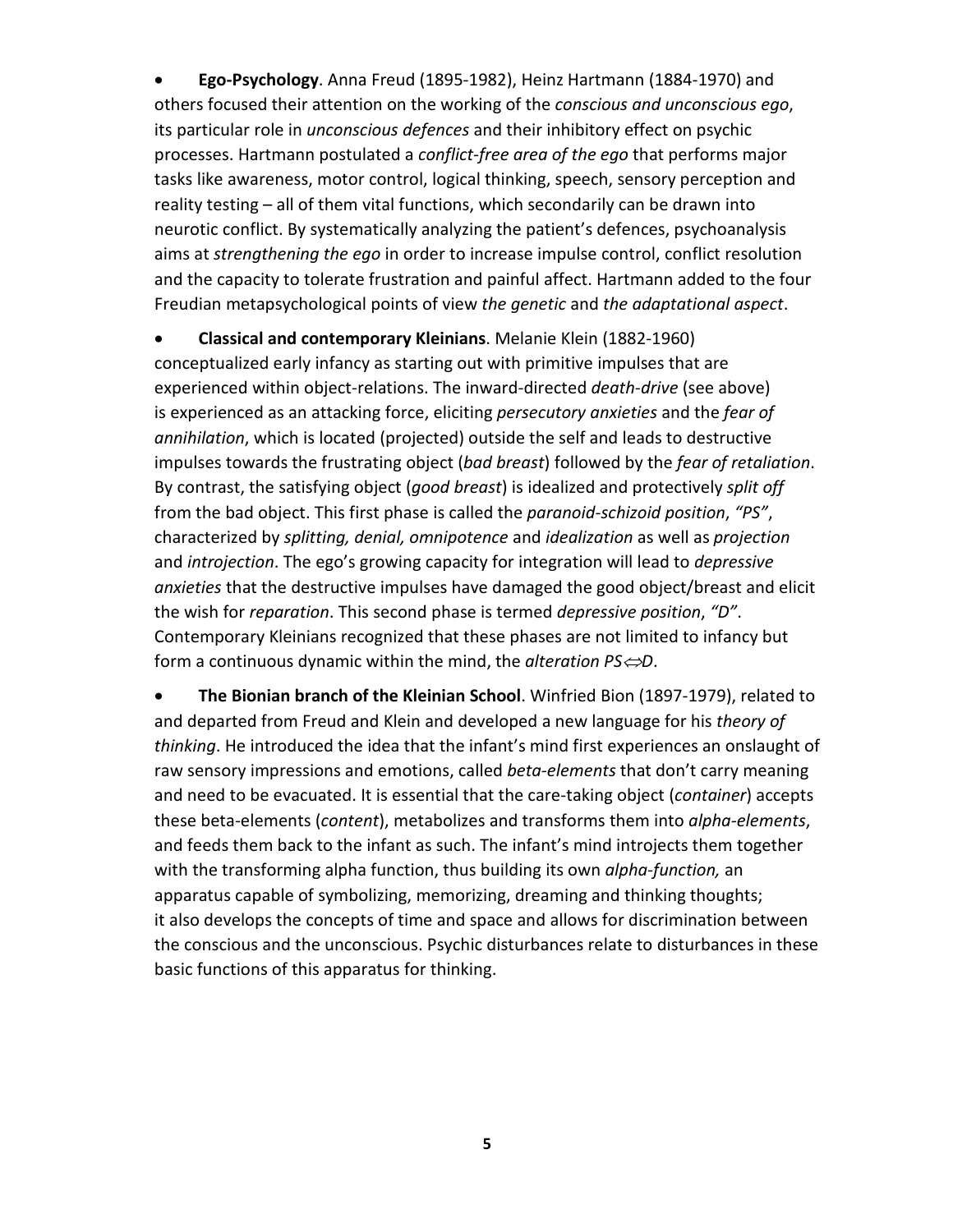• **Winnicott's branch of the Object-Relations Theory**. Donald Winnicott (1896-1971) laid out how the *holding environment* of a *good-enough mother* will enable the infant's mind to create representations of *self* and *other*. In the *intermediate space* between infant and mother the child finds and creates what he calls a *transitional object* (safety blanket) that *is and is not* the mother. It is this intermediate or potential space between the subjectively conceived internal reality and the objectively perceived external reality that will remain available as an inner space for experiencing life, creating new ideas, images, fantasies and art, and forming the many features of culture. If the mother can empathically respond to the infant's *spontaneous gestures*, the baby will build up the representation of a *true self* with the capacity to play and be creative. However, if the mother continuously misinterprets the infant's gestures according to her own needs, the child's true self will remain hidden under the shield of a *false self* that is put up to survive and can lead later in life to a sense of not being able to be real.

• **French Psychoanalysis** has thrived in dispute with and delineation from Jacques Lacan (1901-81), and his ideas (the significance of *language*, the *phallus, desire* and the *other*, and his concepts of the *imaginary*, the *symbolic* and the [unattainable] *real).* His call for a *return to Freud* initiated a serious debate and elaboration of Freud's core concepts, and ultimately established the primordial role of Freudian metapsychology in understanding the human psyche. This in turn was particularly fruitful in the advancement of *a new conception of the seduction theory*, the emphasis on the life- or death-drives, and *the theory of narcissism* in its various features. The recognition of the importance of drive theory yielded an emphasis on *sexuality*, *subjectivity*, the *language of desire* and *the structural function of the Oedipus Complex*, in particular with regard to the position of *the third* and *thirdness.* This then led to the idea of a *tertiary process*, in which unconscious (primary) and conscious (secondary) processes coexist and are creatively combined.

• **Self-Psychology** was founded in the United States by Heinz Kohut (1913-81), who focused on the individual's *sense of self* in particular with regard to the development and regulation of narcissism. He stressed the necessary role of the care-giving parent (and later the analyst) to *empathically* mirror the child's *self-states* and allow for idealizing *alter-ego/twinship-transferences*, thereby supporting the child (the later patient) as a *selfobject,* until the child has internalized its regulating functions. Over the years Kohut came to reject Freud's structural model of Ego, Id and Super-Ego as well as his drive theory and suggested instead his model of the *tripartite self*.

• **Relational Psychoanalysis**, founded by Steven Mitchell (1946-2000) in the United States, rejects Freud's biologically rooted drive theory suggesting instead a *relational-conflict-theory* that combines *real, internalized* and *imagined interactions* with meaningful others. Personality derives from and is built of structures reflecting learned interactions and expectations with the primary care-givers. Since the individual's *primary motivation is to be in relationships with others*, they will tend to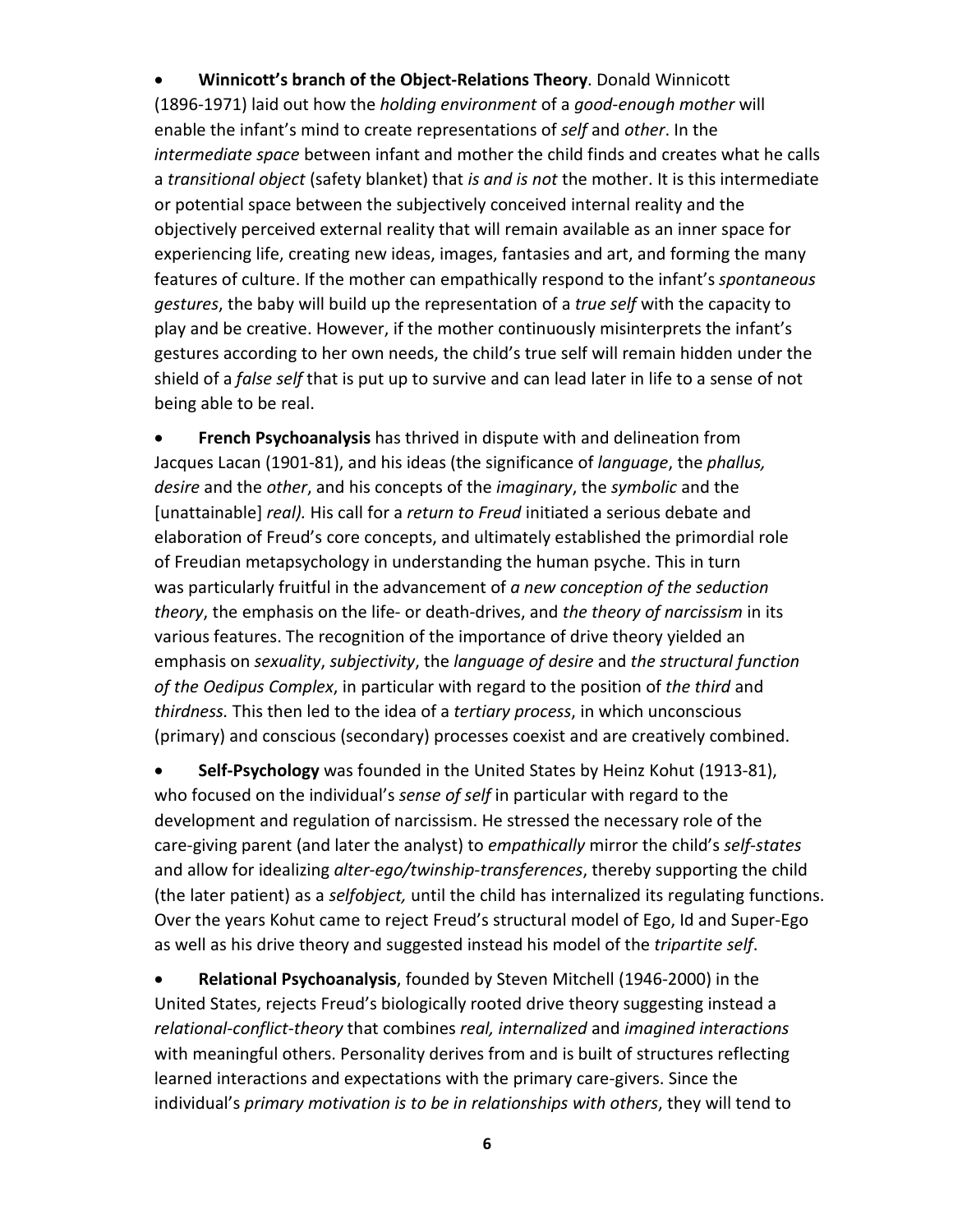recreate and *enact* these relational patterns throughout life. Psychoanalysis then consists of exploring these patterns and confronting them with what is *spontaneously*  and *authentically co-created* in the psychoanalytic setting between analyst and patient.

# **The core psychoanalytic method and setting**

• **Method**. Psychoanalysis is a *talking cure*, based on the method of *free association*. In its *fundamental rule* the patient is invited to say whatever comes to mind without restrictions, like considerations of context, decency, feelings of shame or guilt and other objections. By adhering to this rule the patient's thought-processes will make surprising links, reveal consciously unavailable connections to wishes and defences, and lead to the unconscious roots of hitherto irresolvable conflicts that shape the *transference*-occurrences. Listening to these associations, analysts will surrender to a similar mental process, called *free hovering attention*, by which they are following the patient's communications as well as noticing – at times as if in a *waking dream* – their own associations as they emerge in the *counter-transference*. The integration of these various kinds of information is a mostly internal work for the analyst shaping a view of the transference-counter-transference occurrences that eventually coalesce to an emerging gestalt (an unconscious fantasy), which can be experienced by both analyst and patient. With the help of the analyst's interventions – often transferenceinterpretations of what transpires in the *here and now* of the session – a new understanding of the patient's suffering will arise. Repeatedly applying these new insights to many similar situations, in which the same kind of conflicts arise, is the process of *working through*, which renders the patient increasingly capable of recognizing the thought processes that stir their conflicts. Resolving these conflicts and putting them into perspective or at rest will free the patient's mind from old inhibitions and make room for new choices.

**Setting**. The method described above is best applied in the classical setting: the patient is comfortably *lying on the couch*, *saying whatever comes to mind*, without being distracted by seeing the analyst, who usually is sitting behind the couch. This allows both partners in the analytic endeavour to fully listen to and reflect about what transpires in the session: the patient will feel immersed in their inner world, revive memories, revisit important experiences, talk about dreams and create fantasies, all of which is part of the analytic journey that will shed new light on the patient's life, history and the workings of their mind. The analytic session usually lasts 45 or 50 minutes. In order to continuously deepen the analytic process, psychoanalytic sessions preferably take place on three, four or five days a week. A lower frequency of sessions per week or the use of the chair instead of the couch will sometimes be necessary. All *agreements* about the setting (including the *schedule*, the *fee* per session and the *cancellation policy*) will be binding for both patient and analyst, and have to be renegotiated if change is required. The *timeframe* for doing an analysis is hard to predict; an *average of three to five years* can be expected, even though any single case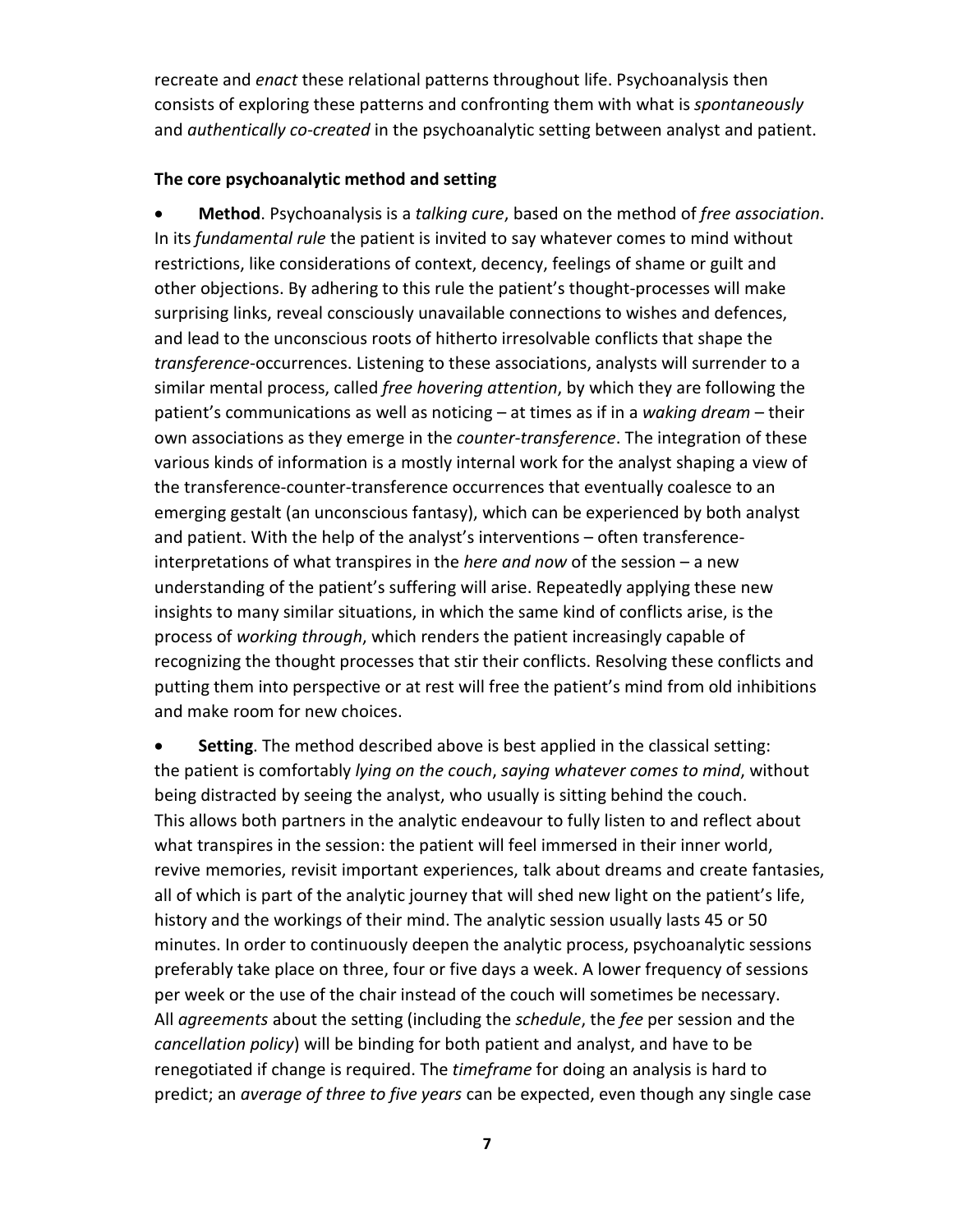may take more or less time for completion. Patient and analyst are nonetheless free at any time to decide to interrupt or end the analysis.

# **Various Psychoanalytic Treatment Methods (adult, children, groups, etc)**

• **Psychoanalysis** is applied in various forms. The classical psychoanalytic treatment *(see above)* was designed to best accommodate the capacities of an adult neurotic patient who is reasonably well adapted to the demands of life and work. Meanwhile high frequency psychoanalytic treatment is also applied to a broader range of psychopathology (widening scope), eg, severe narcissistic and borderline personality disorders.

• **Psychoanalytic or psychodynamic psychotherapy** with adults is usually applied with lower frequency (one or two sessions per week) and in a face-to-face, seated arrangement. Often its goals are more focused on the resolution of a particular kind of problem (eg, difficulties in relationships or at work), depression or anxiety disorders. Even though transferences and counter-transferences occur, as in psychoanalysis, they often stay in the background and remain un-interpreted, giving room to address and resolve more directly the problems in the patient's life. Sometimes both participants in a psychoanalytic psychotherapy decide at a later point of treatment to deepen their work and embark on psychoanalysis at higher frequency.

• **Children** (from infancy onwards) **and adolescents** can experience lasting problems (depression, anxieties, sleeplessness, extreme aggression and cruelty, obsessive thinking, compulsive behaviour, learning difficulties, eating disorders, etc) that may jeopardize their psychic development and raise concerns in their parents, teachers and friends. For them, modified age-specific psychoanalytic treatment methods have been developed (including playing with figurines, toys, and painting) that allow a child or adolescent to express what is troubling them. Child-analysts are specialists in noticing the unconscious portions of their patient's communications and responding to them appropriately, thus helping the child to solve emotional conflicts and problems that lie beneath their manifest symptoms and interfere with further mental growth.

• **Psychoanalytic Psychodrama** was developed (mostly in the US and in France) for *patients with massive inhibitions*, who need support in representing, expressing, and elaborating their difficulties in order to structure their inner world. The setting includes a *play leader* or *director*, who helps the patient to suggest, enter and develop a *scene* (eg, a memory, a feeling, the actual situation), which is the material of the therapeutic work. The patient plays with several *co-therapists* or *actors* who assume the roles assigned to them by the patient. The co-therapists' function is to empathically understand these roles as parts of the patient (eg, different sides of a conflict) or their significant objects, and translate the latent meaning of these roles by representing their underlying unconscious (mostly defensive) processes. The play leader may interrupt and interpret the play at any point. The play allows the unfolding of difficult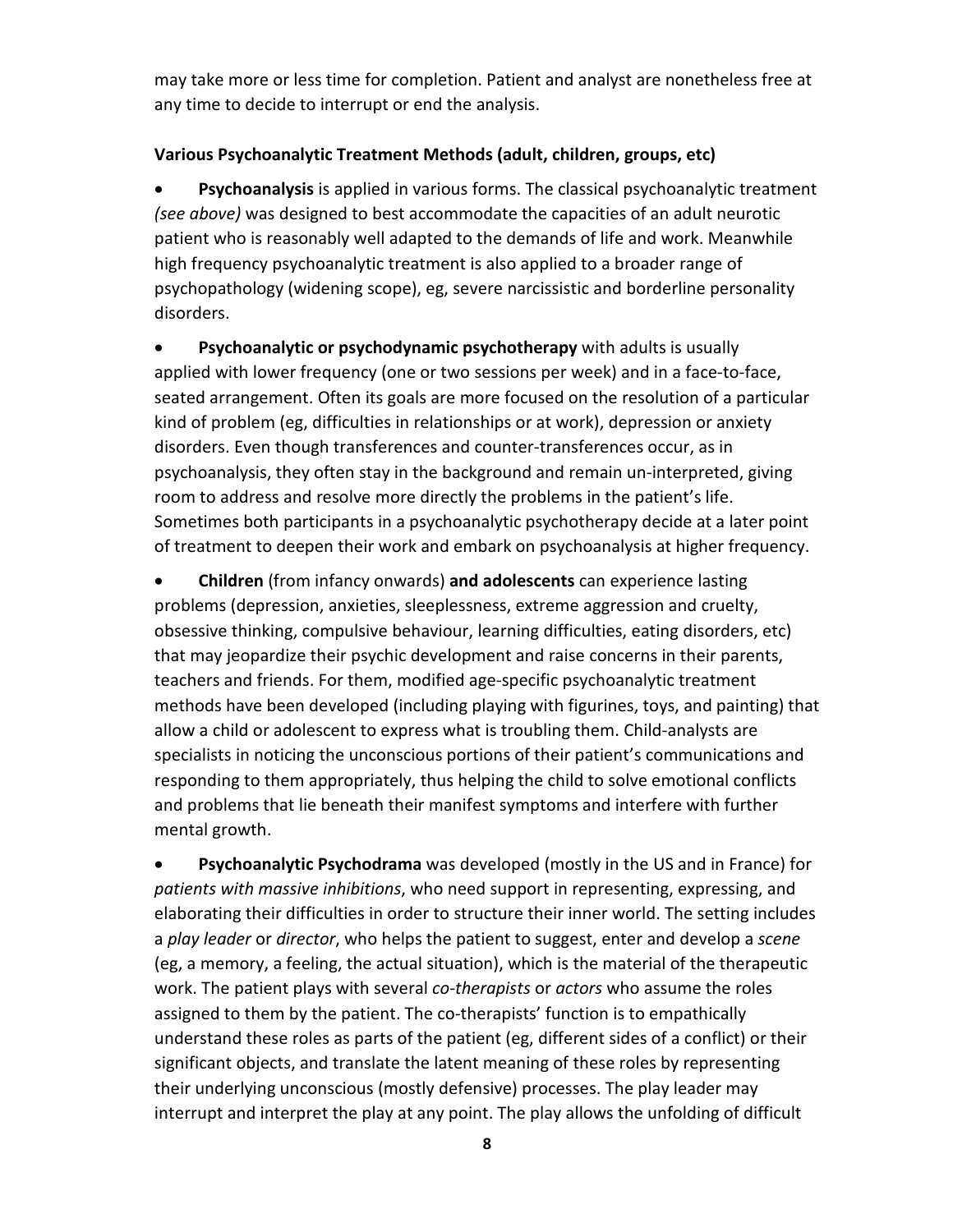issues before the patient and facilitates their integration and internalization. The goal is to develop the patient's insight into their inner life (thoughts, feelings, fantasies, dreams, and conflicts), and to foster its activation, thus expanding the psychic (intermediate) space (inner theatre), in which its various components can be considered and understood.

• **Psychoanalytic Couples- and Family-Psychotherapy** applies the insights of psychoanalysis to the dynamics to be found between the partners of couples and families, who are stuck in recurrent conflicts. With the help of a psychoanalyst, aspects of incompatible positions and transferences, mutual projections, and the repeated enactment of unconscious fantasies can be interpreted and analyzed with regard to prevailing unconscious ideas of what marriage and family life might or ought to mean, thus easing the tensions and opening ways for new self-determined choices.

• **Psychoanalytic Groups** (usually 6-9 members) make use of the universal tendency that unstructured assemblies of individuals in small or big groups without a defined task experience regressions to primitive levels of psychic functioning, eg, dependency on, and submission under, an idealized or frustrating group leader, aggressive flight-fight reactions, pairing and splitting into subgroups, as well as defences against these processes. While some groups focus on the individual's participation and interaction in the here and now of the group dynamics, others address the overall group processes and the particular culture that emerges through free-floating discussions (the equivalent to free association). Psychoanalytic group work can serve various purposes: there are psychotherapeutic groups, groups that foster personal development, clinical discussion groups for the medical professions (Balint Groups, Tavistock-conference), as well as groups that encourage self-reflection and problem-solving in larger organizations.

## **Psychoanalytic Training**

Training to become a psychoanalyst is regulated by the International Psychoanalytical Association (IPA) and its constituent organisations. In many countries anyone with the necessary skills and experience can train to be a psychoanalyst, although in some countries practice is limited to licensed professionals such as physicians, psychologists and social workers. There are three different training models (called the Eitingon, the French and the Uruguay model), all of which require the *personal analysis* of the candidate, the attendance at *theoretical, technical and clinical seminars*, and the *supervision* of the trainee's work. Psychoanalytic training takes an average of five to ten years and ends with graduation or the acceptance of membership (for further information see... on this website).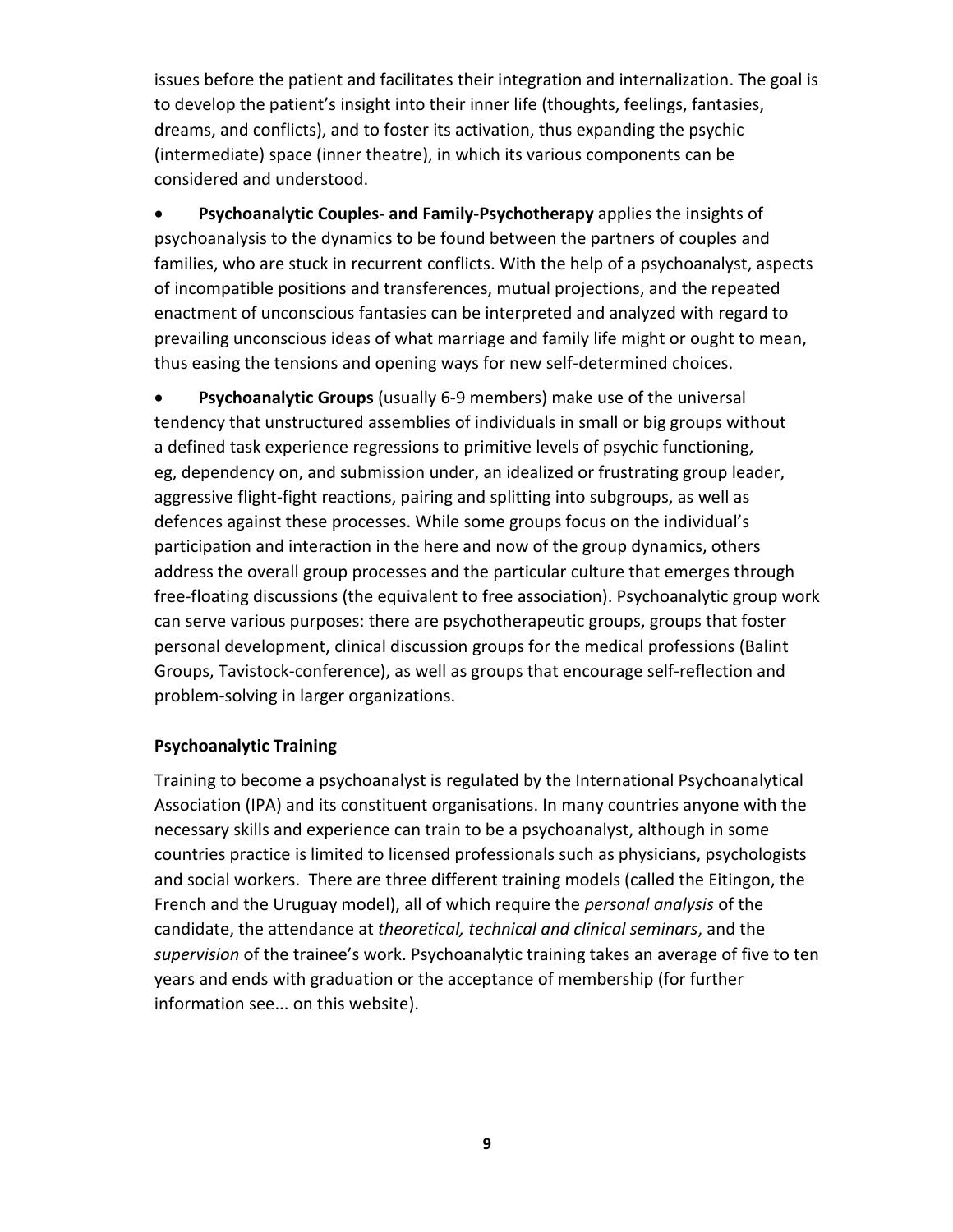## **Psychoanalytic Research**

Freud discovered that the best method of learning how the human mind works is to carefully study the sequences of its expressions, namely thoughts and feelings, dreams and fantasies, as they come up in particular contexts. The method of free association (see above) proved to be the central tool of psychoanalytic research. A patient who allows the analyst (as unrestricted as possible) to trace the emergence of their ideas will display their individually shaped version of the general working principles of the mind – eg, impulses and wishes that arouse fears, the latter stirring defences against the former; the idiosyncratic interpretation of present perceptions under the influence of unconscious unresolved conflicts of the past; or ways to handle fantasies and feelings with the aim of maintaining a basic sense of safety and inner balance. Thus the understanding of the individual's mind's working is simultaneously the method of the cure as well as the method of psychoanalytic research.

Psychoanalytic research, following the road described above, has over many years developed a host of new insights into mental functioning articulated in the various strands and schools of psychoanalysis (see above). Further, scientific research has set out and succeeded to show via comparative, long-term and follow-up studies the efficacy of psychoanalysis and psychoanalytic psychotherapy. Various elements of the cure like the style of interventions, the frequency of sessions, the relationship between the patient and the analyst/therapist, or the applicability of psychoanalytic treatment to different kinds of mental pathologies have been scientifically studied, leading to modifications and adjustments in treatment plans as well as (in some places) to the acceptance of psychoanalytic treatment forms for reimbursement by health insurance plans. Also inroads have been made in projects aiming at understanding the interaction and interdependence of mind and brain functioning.

The IPA supports psychoanalytic research by training psychoanalysts in basic research methods, building databases on research findings, initiating working parties and discussion groups, awarding grants to research proposals on a wide range of clinical, experimental, and conceptual topics, as well as by worldwide fostering the connection with universities and research institutions (for more information go to *Research* on this website).

# **Applied psychoanalysis**

Freud recognized that the psychoanalytic understanding of the mind also provides a deeper understanding of culture and society. Most famous are his analysis of Sophocles' *Oedipus Rex* and Shakespeare's *Hamlet*. He analyzed works of literature and art, social behaviour like jokes, humour, slips of tongue and bungled actions and, more generally, phenomena like civilization, mass movements, war, and religion. The fruitfulness of his approach stimulated wide-ranging interest in applying psychoanalytic thinking in literature, art and cinema and their critical analysis, as well as in anthropology and political sciences.